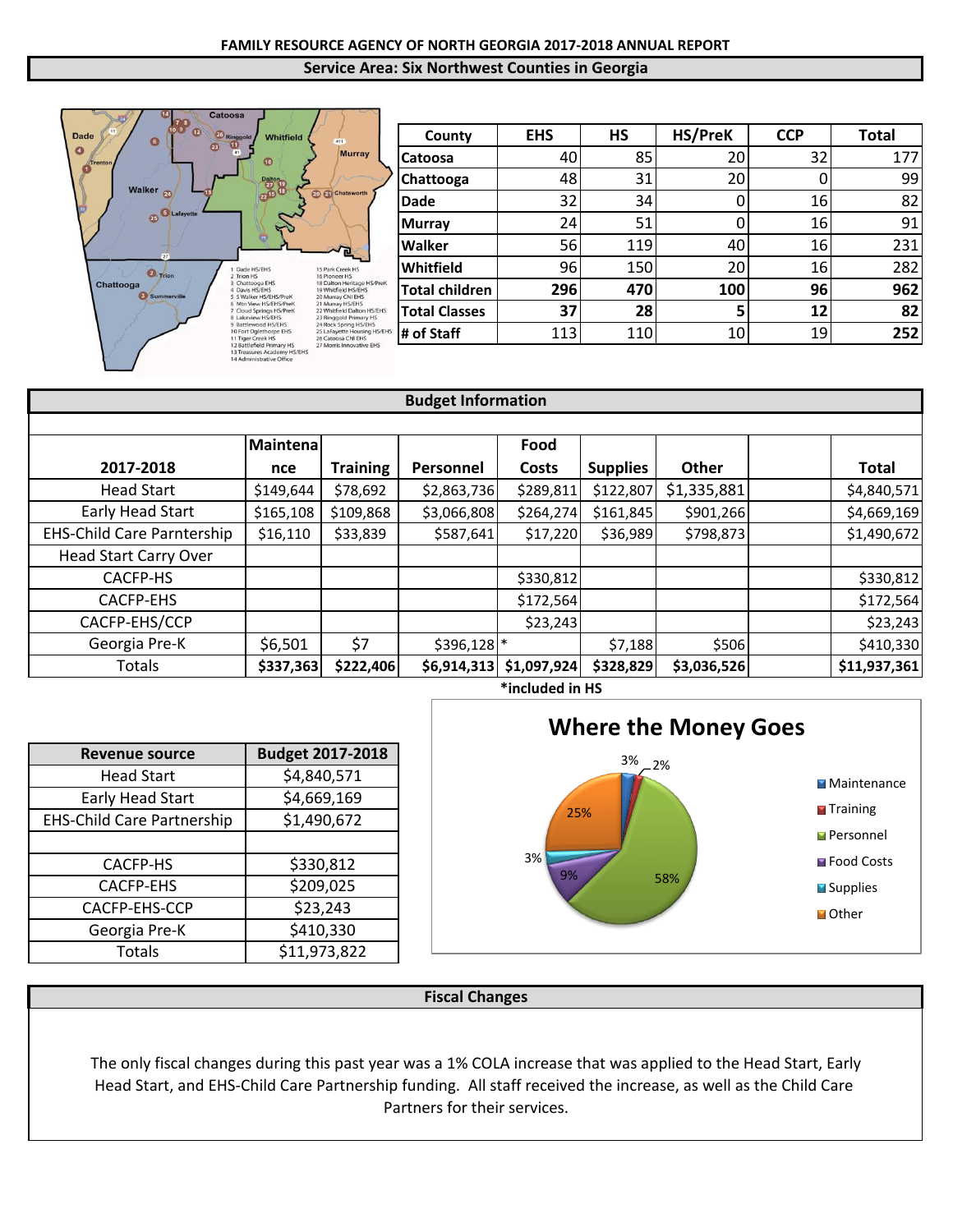## **Program Information**

| <b>Regulatory Monitoring</b> |           |  |  |  |
|------------------------------|-----------|--|--|--|
| Agency                       | Compliant |  |  |  |
| <b>Federal Review</b>        | Yes       |  |  |  |
| <b>Licensing Reviews</b>     | Yes       |  |  |  |
| <b>Annual Audit</b>          | Yes       |  |  |  |
| <b>Quality Rated</b>         | Yes       |  |  |  |
| <b>CACFP</b>                 | Yes       |  |  |  |

**CLASS - Classroom Assessment Scoring**  System TPITOS **The Pyramid Infant-Toddler Observation Scale** 

The CLASS (preschool) and TPITOS (Infant/Toddler) tools use observation results to help improve program quality and outcomes. They focus on the quality of teacher-child interactions and data gathered is used for program improvement and planning professional development. OHS requires CLASS, however, we choose to do TPITOS on our own.

| Child/Family Data for 2017-18                                  |            |           |                |  |  |  |
|----------------------------------------------------------------|------------|-----------|----------------|--|--|--|
| <b>Criteria</b>                                                | <b>EHS</b> | <b>HS</b> | <b>EHS-CCP</b> |  |  |  |
| Total children enrolled                                        | 387        | 700       | 113            |  |  |  |
| Pregnant women enrolled                                        | 21         | n/a       | n/a            |  |  |  |
| Average monthly enrollment                                     | 100%       | 100%      | 100%           |  |  |  |
| Over income children                                           | 2.7%       | 6.5%      | 2.7%           |  |  |  |
| Mid-range income children                                      | 12.3%      | 21.0%     | 15.0%          |  |  |  |
| Families enrolled                                              | 350        | 658       | 97             |  |  |  |
| Children with disabilities                                     | 14.7%      | 13.4%     | 15.9%          |  |  |  |
| Children with up-to-date, age<br>appropriate health care       | 65%        | 83%       | 63.72%         |  |  |  |
| Children with up-to-date age<br>appropriate immunizations      | 96%        | 96%       | 89%            |  |  |  |
| Children with up-to-date age<br>appropriate dental care        | 52%        | 75%       | 57%            |  |  |  |
| Families who received some type of<br>assistance, education or |            |           |                |  |  |  |
| intervention                                                   | 39%        | 47%       | 38%            |  |  |  |
| Homeless families                                              | 9          | 16        | 3              |  |  |  |
| Volunteers                                                     | 42         | 307       | 21             |  |  |  |



\*Based on CLASS scores during our 2018 Federal Review. \*Based on internal TPITOS scores.